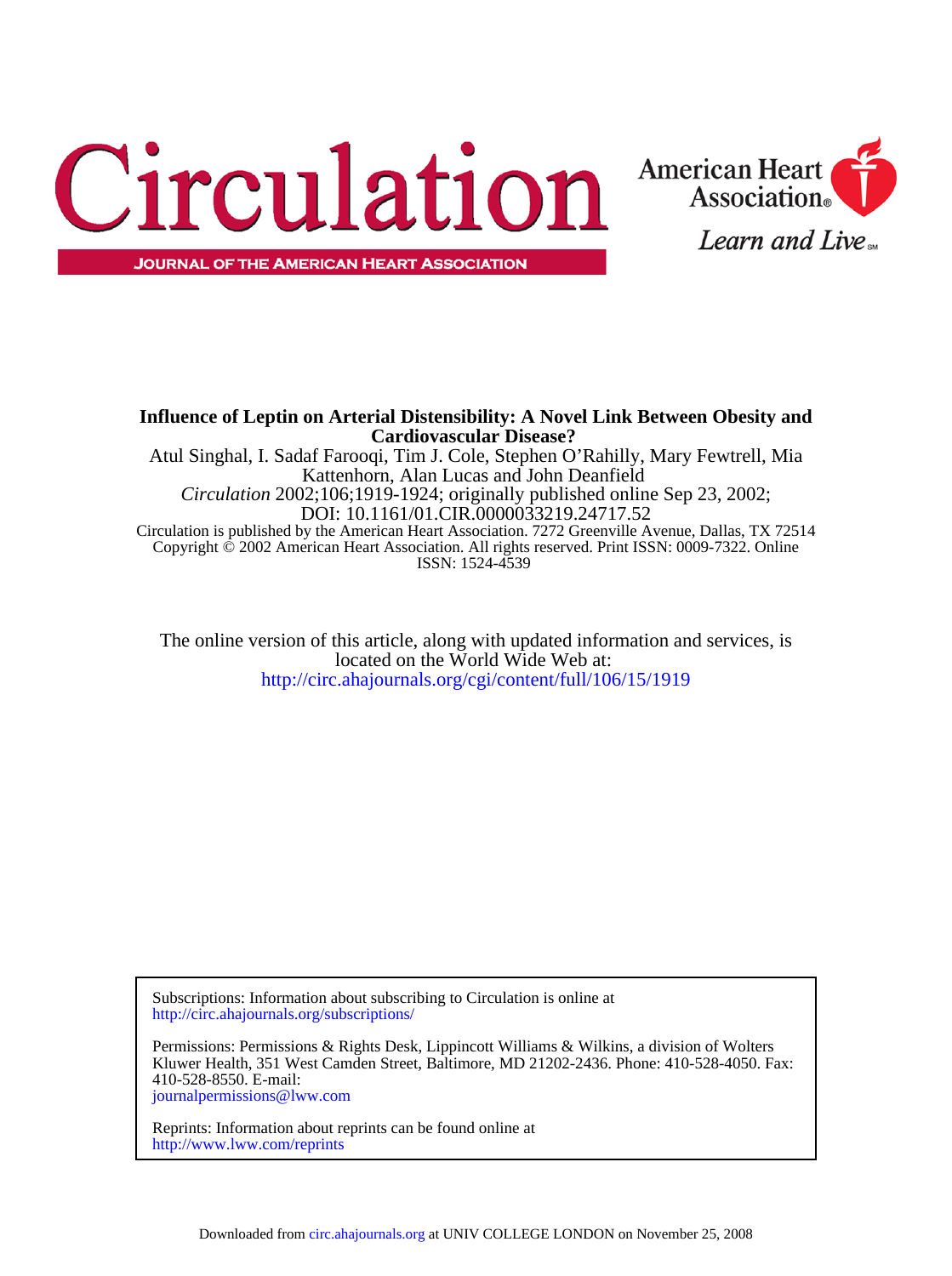# **Influence of Leptin on Arterial Distensibility A Novel Link Between Obesity and Cardiovascular Disease?**

Atul Singhal, MD, MRCP; I. Sadaf Farooqi, PhD, MRCP; Tim J. Cole, ScD; Stephen O'Rahilly, MD, FRCP; Mary Fewtrell, MD, MRCP; Mia Kattenhorn, BSc; Alan Lucas, MD, FRCP, FMed Sci; John Deanfield, FRCP

- *Background*—The mechanisms by which obesity increases the risk of atherosclerotic cardiovascular disease (CVD) are poorly understood. In experimental models, leptin, a hormone produced by adipose tissue, has been shown adversely to affect vascular health. Therefore, we tested the hypothesis that high leptin concentrations are associated with lower arterial distensibility, an index of circulatory function relevant to the atherosclerotic process.
- *Methods and Results*—Noninvasive, high-resolution, vascular ultrasound was used to measure brachial artery distensibility in 294 healthy adolescents (aged 13 to 16 years) who had a broad range of body mass indexes. Fat mass was measured by bioelectric impedance analysis; fasting serum leptin concentration by radioimmunoassay; and lipid profile, fasting insulin, glucose, and C-reactive protein concentrations by standard laboratory techniques. Higher leptin concentrations were associated with impaired arterial distensibility (regression coefficient,  $-1.3\%$  change in arterial distension per 10% increase in leptin; 95% CI,  $-1.9\%$  to  $-0.8\%$ ;  $P<0.001$ ). This association was independent of fat mass, blood pressure, and C-reactive protein, fasting insulin, or LDL cholesterol concentrations.
- *Conclusions*—Elevation in leptin was associated with impaired vascular function, independent of the metabolic and inflammatory disturbances associated with obesity. Our observations are consistent with data from experimental models and suggest that high leptin concentration is an important mechanism for the adverse influence of body fatness on CVD. **(***Circulation***. 2002;106:1919-1924.)**

**Key Words:** atherosclerosis  $\blacksquare$  obesity  $\blacksquare$  cardiovascular diseases

besity is a major risk factor for the development of atherosclerotic cardiovascular disease  $(CVD)$ ,<sup>1–3</sup> yet the mechanisms that relate fat mass to vascular health are only partially understood. Recently, obesity has been associated with lower arterial distensibility,4–7 a measure of the elastic properties of the vessel wall, and an index of circulatory function relevant to the atherosclerotic process.<sup>8,9</sup> Furthermore, weight loss has been shown to improve arterial stiffness.4,10,11 It is not clear, however, whether obesity has a direct influence on arterial distensibility or whether its adverse effects are mediated by risk factors associated with obesity, such as insulin resistance6,12 or inflammation.

# **See p 1904**

The effect of obesity on vascular function may be mediated by the hormone leptin. Leptin is produced by adipocytes and plays a key role in the regulation of appetite and body weight.13,14 Leptin concentrations rise exponentially with increasing percentage body fat,<sup>14</sup> and obese individuals have markedly increased leptin production, probably as a consequence of resistance to its actions.13,14 However, the widespread distribution of functioning leptin receptors on vascular cells suggests that leptin also plays an important role in vascular physiology.15–20 In experimental models, leptin has been shown to have angiogenic activity,15,16 increase oxidative stress in endothelial cells,<sup>17</sup> and to promote vascular cell calcification<sup>19</sup> and smooth muscle cell proliferation and migration.20 Leptin's role linking fat mass and atherogenesis is supported by findings in the ob/ob mouse, which lacks a functioning leptin gene. These mice are resistant to atherosclerosis despite being grossly obese.<sup>21,22</sup> Alternatively, obesity could influence vascular function by an effect on inflammation. C-reactive protein (CRP) is elevated in obese individuals and associated with a greater risk of CVD.

We have examined the association between leptin and arterial distensibility and its relation to the inflammatory and metabolic disturbances associated with obesity. We studied adolescents to permit evaluation of the role of leptin on vascular changes early in the development of arterial disease and without the presence of confounding risk factors present in an older population. Our subjects had a broad representative range of body fatness, thereby enabling us to compare the

*Circulation* is available at http://www.circulationaha.org DOI: 10.1161/01.CIR.0000033219.24717.52

Received May 28, 2002; revision received July 24, 2002; accepted July 24, 2002.

From the MRC Childhood Nutrition Research Center (A.S., M.F., M.K., A.L.), Department of Pediatric Epidemiology and Biostatistics (T.J.C.), and Department of Vascular Physiology (M.K., J.D.), Institute of Child Health, London; and the University Department of Medicine (I.S.F., S.O.R.), Addenbrooke's Hospital, Cambridge, UK.

Correspondence Dr A. Singhal, MRC Childhood Nutrition Research Center, 30 Guilford St, London WC1N 1EH, UK. E-mail a.singhal@ich.ucl.ac.uk © 2002 American Heart Association, Inc.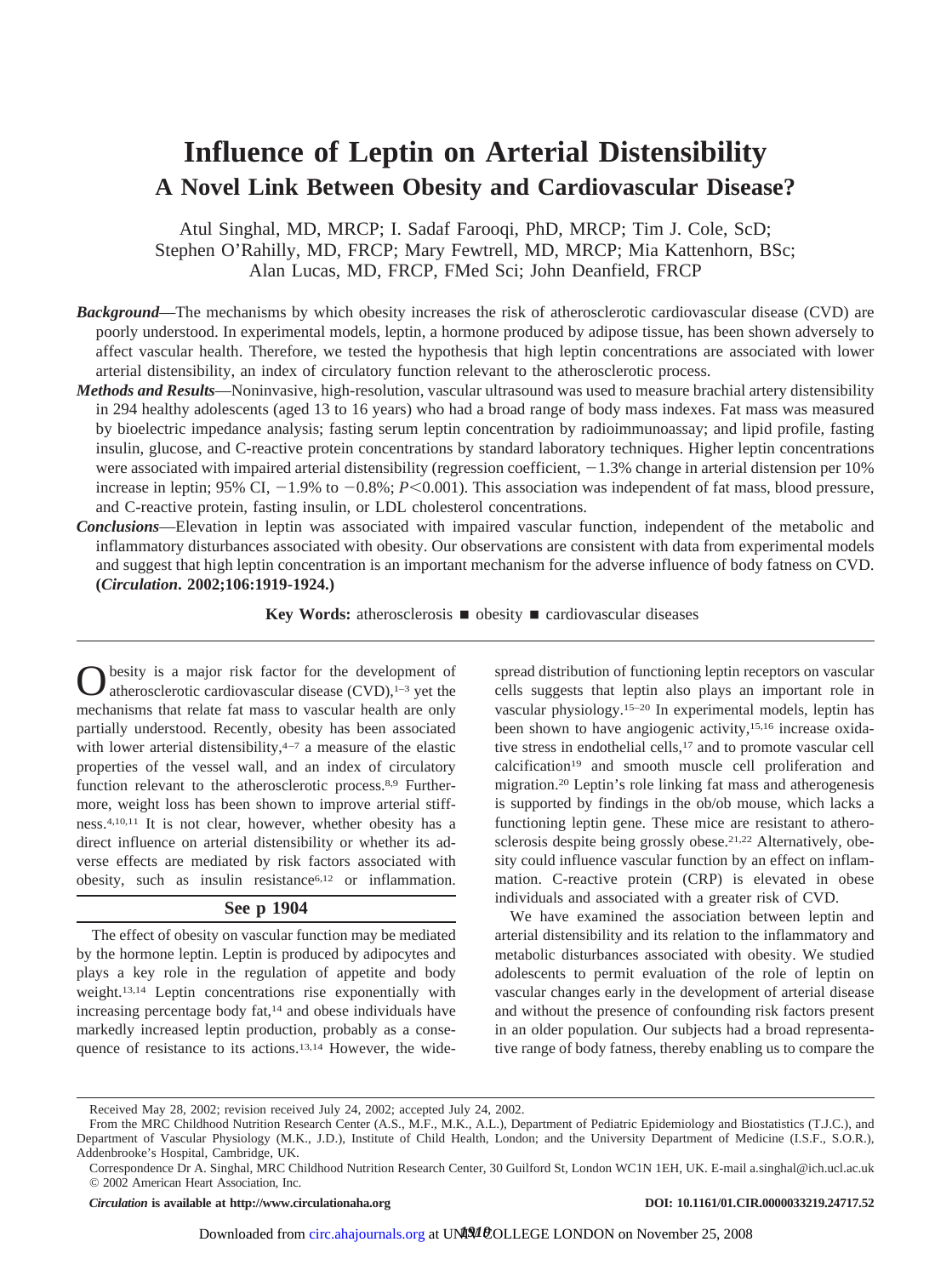relative importance of leptin and adiposity on vascular function.

# **Methods**

#### **Subjects**

The 294 adolescents studied (aged 13 to 16 years) were recruited from a preterm birth cohort (216 participants) and from schools in the same communities (78 born at term).<sup>23,24</sup> All subjects were nonsmokers and clinically well. The subjects and their parents gave informed consent, and national and local research ethics committees approved the study.

#### **Arterial Distensibility**

Arterial distension was measured in the right brachial artery by high-resolution ultrasound<sup>25</sup> and a Wall Tracking System (Ingenious Medical Systems).26 The mean change in diameter between diastole and systole over a 5-second period was measured. An average of 3 distension measurements were computed. Coefficients of variation for measurements of diameter and distension with this technique are reported as 2% to 3%.27,28 Blood pressure was measured in the left brachial artery with an automated device (Accutorrsat, Datascope Corp) during distension measurement in the right arm. This provided a representative measure of the pulse pressure in the right brachial artery, which was used to derive arterial distensibility from arterial distension.25 Blood pressure was also determined before the measurement of arterial distensibility, and the mean of the 2 measurements was used to assess associations of mean arterial blood pressure with arterial distensibility.

# **Flow-Mediated Endothelial-Dependent Vasodilation**

Flow-mediated endothelial-dependent vasodilation (FMD) was measured as described previously<sup>29</sup> and expressed as the maximal change between prehyperemic and posthyperemic brachial artery diameter as a percentage of prehyperemic diameter.29

## **Anthropometric, Demographic, Fat Mass, and Biochemical Measurements**

Body mass index (BMI) was calculated from height and weight measurements. Fat mass was determined by bioelectric impedance analysis (EZ COMP 1500, Fitness Concepts Inc) and skinfold thickness. Fat mass was obtained from the manufacturer's internal algorithm and also calculated with the equations of Schaefer,30 which are suitable for adolescents. Triceps, biceps, and subscapular and suprailiac skinfold thicknesses were measured with the use of skinfold calipers. The standard deviation scores (z scores) for weight, height, and BMI were calculated according to reference growth data.

Blood was obtained by venepuncture between 9:00 AM and 11:00 AM after an overnight fast and serum stored at  $-80^{\circ}$ C. Serum leptin concentrations were determined with the use of a commercially available radioimmunoassay (Linco Research Inc) with a detection limit of  $0.5 \mu g/L$  (intra-assay and interassay coefficient of variation of 2% and 5%, respectively). Fasting concentrations of CRP, insulin, and total, HDL, and LDL cholesterol were determined by standard laboratory methods.

## **Statistical Analysis**

Multiple linear regression analysis was used to assess associations between arterial distensibility and leptin concentration. Arterial distensibility is usually represented as the distensibility coefficient calculated as the change in cross-sectional area between diastole and systole relative to the area at diastole divided by pulse pressure. However, to assess associations between arterial distensibility and explanatory variables, absolute arterial distension (mm) was used as the dependent variable and adjusted for pulse pressure by regression analysis as described previously.25 Associations between arterial distension and explanatory variables were also adjusted for potential confounding factors (age, sex, and anthropometric variables—diastolic arterial diameter and z scores for height and weight). Finally, stepwise regression analysis was used to identify independent associations of arterial distension.

Arterial distension and serum leptin concentration were not normally distributed and were log<sub>e</sub>-transformed and then multiplied by 100 before statistical analyses.31 Therefore, the standard deviation for loge leptin concentration multiplied by 100 represents the coefficient of variation, and regression coefficients for the 100 log<sub>-transformed</sub> distension data represent the percentage change in arterial distension per unit change in independent variable.31 Thus, for regression analyses that included leptin concentration, the coefficients represent the percentage change in arterial distension per percentage change in serum leptin concentration (presented in the results as per 10% change in leptin concentration for simplicity). Statistical significance was taken as  $P \le 0.05$  for all analyses with the use of two-tailed tests.

### **Results**

Arterial distensibility did not differ significantly in adolescents born at term or before term (data not presented). Furthermore, there were no significant interactions between leptin concentration and preterm birth  $(P=0.6)$  or sex  $(P=0.9)$  on arterial distensibility. We therefore analyzed the combined population whose anthropometric, demographic, metabolic, and vascular characteristics are given in Table 1.

### **Arterial Distension and Fat Mass**

Arterial distension was significantly associated with fat mass independent of potential confounding factors (pulse pressure, age, sex, z score for height and weight, and diastolic arterial diameter) (Table 2). This association remained significant after adjustment for potential confounding factors (as above) together with insulin concentration  $(P=0.01)$  or LDL cholesterol concentration  $(P=0.02)$ . Arterial distension, however, was not related to BMI z score or to metabolic disturbances associated with obesity (Table 2).

#### **Arterial Distension and Leptin**

There was a strong inverse association between arterial distension and leptin concentration (regression coefficient,  $-1.3%$  change in arterial distension per 10% increase in leptin concentration; 95% CI,  $-1.9%$  to  $-0.8%$ ; *P*<0.001) (Figure), and this was independent of potential confounding factors (Table 2). Furthermore, this association remained significant after adjustment for confounding factors together with 3 different measures of fat mass: using EZ COMP analyzer (regression coefficient,  $-1.2\%$ ; 95% CI,  $-2.3\%$  to  $-0.1\%$ ;  $P=0.03$ ), using Schaefer's equations (regression coefficient,  $-1.2\%$ ; 95% CI,  $-2.3\%$  to  $-0.1\%$ ; *P*=0.03), and using the sum of skinfolds (regression coefficient,  $-1.5\%$ ; 95% CI,  $-2.7\%$  to  $-0.3\%$ ;  $P=0.01$ ).

The association of arterial distension with leptin concentration was also independent of confounding factors together with the metabolic and inflammatory disturbances associated with obesity, including fasting insulin, LDL cholesterol, HDL cholesterol, and CRP concentration or mean arterial blood pressure (data not presented). As expected, fat mass was significantly correlated with CRP concentration  $(r=0.20,$  $P=0.001$ ) and fasting insulin concentration ( $r=0.43$ , *P*-0.001).

A stepwise multiple regression model was fitted with arterial distension as the dependent variable and pulse pres-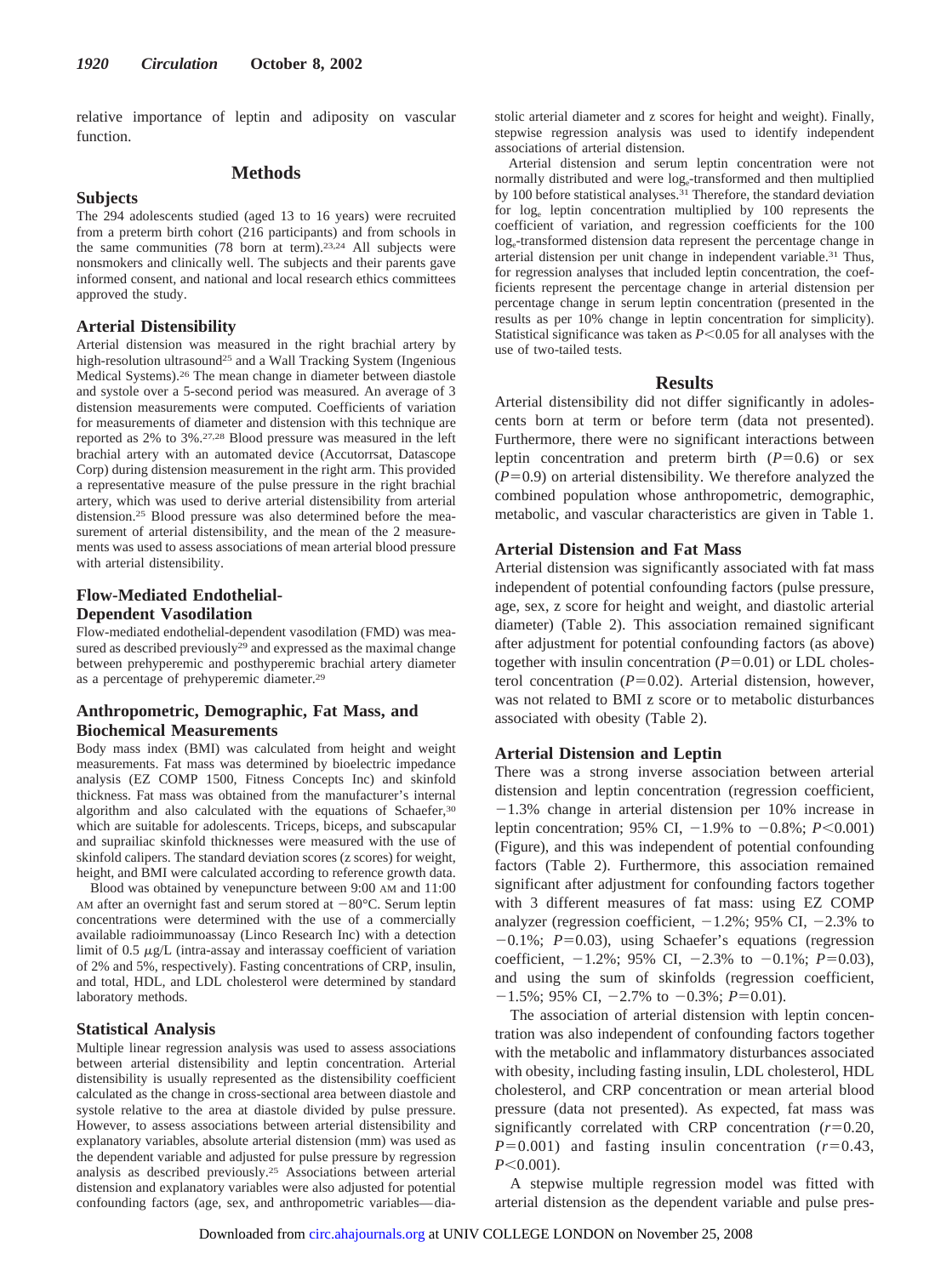|                                                                 | All $(n=294)^*$ |      | Boys $(n=134)$ |      | Girls $(n=160)$ |      |
|-----------------------------------------------------------------|-----------------|------|----------------|------|-----------------|------|
| Variable                                                        | Mean            | SD   | Mean           | SD   | Mean            | SD   |
| Age, y                                                          | 14.9            | 0.9  | 15.0           | 0.9  | 14.9            | 0.9  |
| Sex, No. males (%)                                              | 134             | (46) | .              | .    | .               | .    |
| Weight, z score                                                 | 0.1             | 1.2  | 0.2            | 1.1  | 0.1             | 1.2  |
| Height, z score                                                 | $-0.3$          | 1.1  | $-0.1$         | 1.1  | $-0.4$          | 1.1  |
| BMI, z score                                                    | 0.4             | 1.2  | 0.4            | 1.2  | 0.4             | 1.2  |
| Sum of skinfolds, mm+                                           | 51              | 38   | 33             | 30   | 59              | 29   |
| Fat mass A, kgtt                                                | 9.7             | 10.0 | 7.6            | 8.0  | 12.6            | 10.7 |
| Fat mass B, kgt§                                                | 12.7            | 11.3 | 10.1           | 9.5  | 14.2            | 11.6 |
| Waist/hip ratio                                                 | $0.8\,$         | 0.1  | 0.8            | 0.1  | 0.8             | 0.1  |
| Leptin, $\mu$ mol/L                                             | 5.7             | 100  | 2.8            | 80   | 10.2            | 70   |
| Cholesterol, mmol/L                                             | 4.0             | 0.8  | 3.8            | 0.8  | 4.1             | 0.7  |
| LDL cholesterol, mmol/L                                         | 2.6             | 0.7  | 2.5            | 0.8  | 2.7             | 0.6  |
| HDL cholesterol, mmol/L                                         | 1.2             | 0.3  | 1.2            | 0.3  | 1.2             | 0.2  |
| Triglycerides, mmol/Lt                                          | 0.8             | 0.4  | 0.8            | 0.5  | 0.8             | 0.4  |
| Insulin, pmol/L+                                                | 48.0            | 31.0 | 45.5           | 31.0 | 50.0            | 32.0 |
| Glucose, mmol/L                                                 | 4.7             | 0.5  | 4.8            | 0.4  | 4.6             | 0.5  |
| CRP, mg/dL+                                                     | 0.3             | 0.6  | 0.3            | 0.5  | 0.3             | 0.7  |
| Blood pressure, mm Hg                                           |                 |      |                |      |                 |      |
| <b>Diastolic</b>                                                | 63.9            | 7.7  | 63.4           | 7.8  | 64.4            | 7.5  |
| Systolic                                                        | 115.9           | 8.9  | 117.7          | 8.6  | 114.2           | 8.7  |
| Mean                                                            | 84.5            | 7.4  | 84.8           | 7.3  | 84.3            | 7.4  |
| Pulse                                                           | 52.7            | 9.6  | 55.8           | 10.6 | 50.1            | 7.8  |
| Arterial                                                        |                 |      |                |      |                 |      |
| Diameter, mm                                                    | 2.9             | 0.4  | 3.2            | 0.4  | 2.7             | 0.3  |
| Distension, mm                                                  | 0.11            | 46   | 0.13           | 41   | 0.10            | 46   |
| Distensibility coefficient<br>$(\times 10^{-3} \cdot kPa^{-1})$ | 11.4            | 44   | 11.5           | 40   | 11.4            | 47   |
| <b>FMD, %</b>                                                   | 6.5             | 3.2  | 5.8            | 2.8  | 7.0             | 3.5  |
| Reactive hyperemia, %                                           | 685             | 331  | 686            | 351  | 684             | 313  |

**TABLE 1. Demographic, Metabolic, and Arterial Variables in 294 Subjects**

FMD indicates flow-mediated endothelial dependent vasodilation.

\*Some loss of n for some variables.

†Median, interquartile range.

‡Fat mass according to EZ COMP analyzer.

§Fat mass according to equations of Schaefer.

Geometric mean and coefficient of variation (%).

sure, potential confounding factors, mean arterial pressure, and variables in Table 2 as potential explanatory variables. The final model accounted for 24% of the variability in arterial distension. Arterial distension was significantly associated with pulse pressure, z score for weight, and mean arterial blood pressure, as expected, but was also significantly and independently associated with fasting leptin concentration (regression coefficient,  $-1.4\%$ ; 95% CI,  $-1.9$ to  $-0.8\%$ ; *P*<0.001) (Table 3).

## **FMD, Brachial Arterial Diameter, and Leptin**

FMD was not significantly associated with leptin concentration  $(P=0.8)$  even after adjustment for confounding factors. Similar observations were made for the association of brachial artery diameter with leptin concentration  $(P=0.2)$ .

# **Discussion**

Obesity is associated with an increased risk of atherosclerotic  $CVD$ ,<sup>1–3</sup> but the physiological link between fat mass and vascular disease is unexplained. Our study in healthy adolescents suggests a marked influence of leptin on arterial distensibility. This observation, together with evidence from experimental models<sup>15-20</sup> and from prospective studies that show an influence of leptin on clinical outcomes,<sup>32,33</sup> strongly suggests that leptin is one mechanism by which body fatness is linked to the early stages of atherosclerosis.

The effect of obesity on vascular function in children and adolescents, rather than adults, has received little attention. Recently, Tounian et al7 showed that obese adolescents had greater arterial stiffness than lean controls. We studied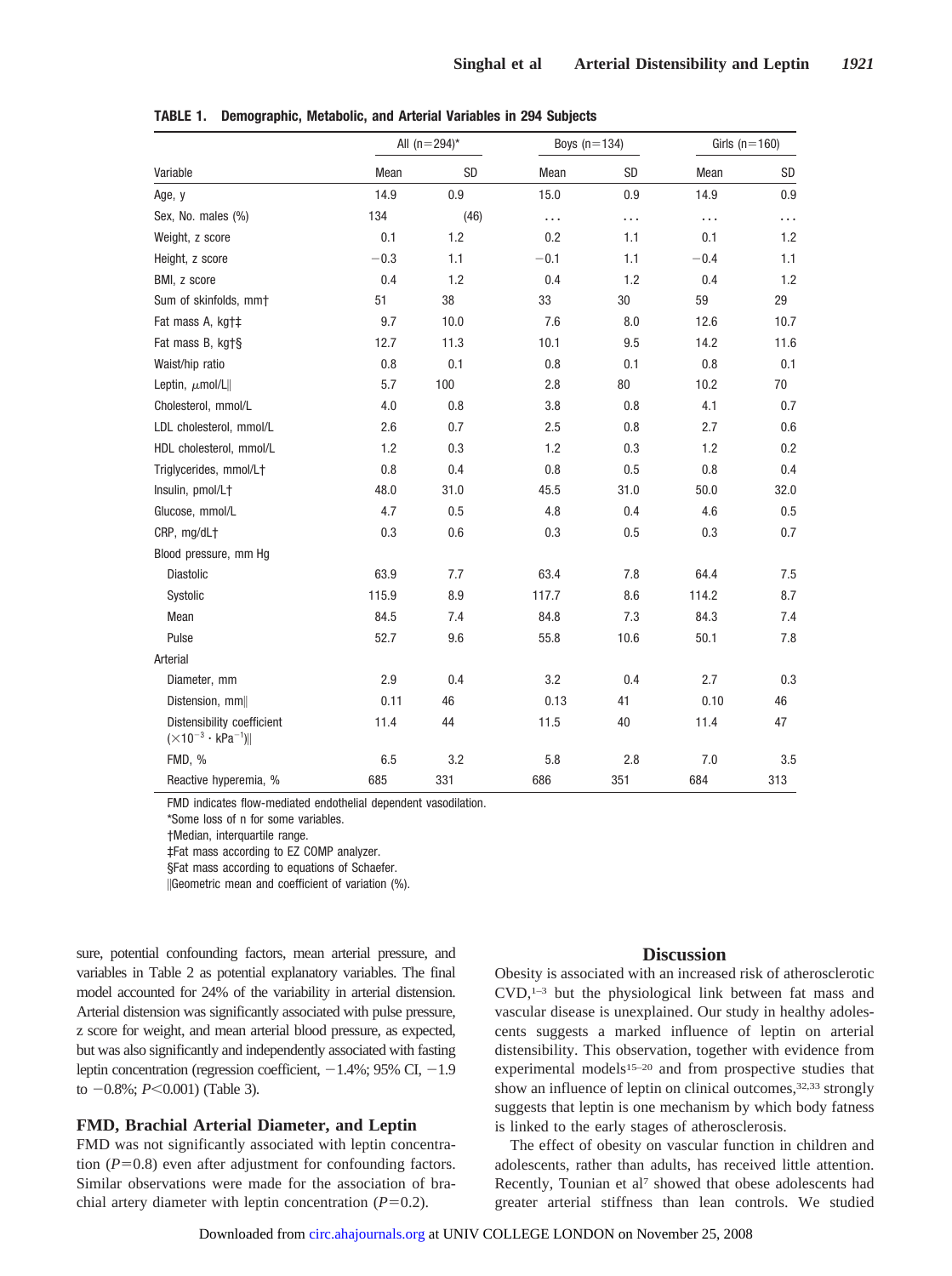|                            | All $(n=294)^*$              |                  |       | Boys $(n=134)$               |                         |       | Girls $(n=160)$              |                  |                  |
|----------------------------|------------------------------|------------------|-------|------------------------------|-------------------------|-------|------------------------------|------------------|------------------|
| Variable                   | Rearession<br>Coefficient, % | 95% CI, %        | P     | Rearession<br>Coefficient, % | 95% CI, %               | P     | Regression<br>Coefficient, % | 95% CI, %        | $\boldsymbol{P}$ |
| Leptin, per 10%<br>change  | $-1.5$                       | $-2.5$ to $-0.6$ | 0.003 | $-1.6$                       | $-3.0 \text{ to } -0.3$ | 0.02  | $-1.5$                       | $-3.0$ to 0.2    | 0.08             |
| Fat mass A, kgt            | $-1.2$                       | $-2.1$ to $-0.3$ | 0.01  | $-1.6$                       | $-2.7$ to $-0.4$        | 0.007 | $-0.6$                       | $-2.2$ to 0.9    | 0.4              |
| Fat mass B, kg‡            | $-1.7$                       | $-3.0$ to $-0.4$ | 0.01  | $-1.9$                       | $-3.5$ to $-0.3$        | 0.02  | $-1.6$                       | $-3.7$ to 0.6    | 0.2              |
| Sum of<br>skinfolds, mm    | $-0.3$                       | $-0.6$ to 0.0    | 0.08  | $-0.5$                       | $-0.9$ to $-0.1$        | 0.01  | $-0.08$                      | $-0.6$ to 0.4    | 0.8              |
| Cholesterol,<br>mmol/L     | $-5.8$                       | $-12.8$ to 1.2   | 0.1   | $-9.3$                       | $-19.0$ to 0.5          | 0.06  | $-0.8$                       | $-11.3$ to 9.8   | 0.9              |
| BMI, z score               | 21.2                         | $-4.3$ to 46.8   | 0.1   | 34.5                         | 0.9 to 68.1             | 0.04  | $-4.4$                       | $-60.4$ to 51.6  | 0.9              |
| LDL cholesterol,<br>mmol/L | $-5.6$                       | $-13.6$ to 1.8   | 0.1   | $-8.7$                       | $-18.7$ to 1.3          | 0.09  | $-0.6$                       | $-12.3$ to 11.2  | 0.9              |
| CRP, mg/dL                 | $-4.6$                       | $-13.7$ to 4.5   | 0.3   | $-4.5$                       | $-17.8$ to 9.0          | 0.5   | $-5.1$                       | $-18.0$ to 7.8   | 0.4              |
| HDL cholesterol,<br>mmol/L | $-7.6$                       | $-27.2$ to 12.0  | 0.5   | 0.9                          | $-24.6$ to 26.4         | 0.9   | $-10.6$                      | $-42.7$ to 21.4  | 0.5              |
| Insulin, pmol/L            | $-0.04$                      | $-0.2$ to 0.1    | 0.5   | $-0.3$                       | $-0.6$ to 0.0           | 0.03  | 0.02                         | $-0.1$ to 0.2    | 0.8              |
| Triglycerides,<br>mmol/L   | $-1.4$                       | $-11.4$ to 8.6   | 0.8   | $-13.0$                      | $-28.2$ to 2.5          | 0.1   | 5.1                          | $-8.5$ to 18.7   | 0.5              |
| Glucose, mmol/L            | $-0.6$                       | $-11.2$ to 10.0  | 0.9   | $-0.1$                       | $-16.0$ to 15.7         | 0.9   | $-0.09$                      | $-15.3$ to 13.5  | 0.9              |
| Waist/hip ratio            | 0.9                          | $-46.3$ to 48.1  | 0.9   | $-36.8$                      | $-97.9$ to 24.3         | 0.2   | 31.8                         | $-43.7$ to 107.0 | 0.4              |

**TABLE 2. Relations Between Arterial Distension and Leptin, Fat Mass, and Metabolic Variables**

Each line represents a separate regression model. Regression coefficients are % difference in arterial distension per unit change in independent variable. All models are adjusted for pulse pressure, age, z score for height and weight, and diastolic arterial diameter, and the combined group is also adjusted for sex.

\*Some loss of n in some models.

†Fat mass according to EZ COMP analyzer.

‡Fat mass according to equations of Schaefer.

children who did not have potential confounding factors often found in older populations, such as hypertension, dyslipidemia, and insulin resistance.4–6,10,11 Furthermore, unlike the earlier report,<sup>7</sup> our findings were not confined to obese individuals and suggest that even moderate degrees of body fatness influence structural changes related to atherosclerotic disease progression from a young age.

Experimental work suggests several mechanisms by which leptin may affect arterial disease.15–20 Although predominantly involved in the hypothalamic control of body weight, leptin receptors are widely distributed on endothelial cells,15–17 on other arterial wall subpopulations,19 and on atherosclerotic lesions.18,19 An action of leptin via these receptors may stimulate smooth muscle cell proliferation and migration,20 whereas prolonged treatment with leptin has been shown to increase vascular cell calcification.19 Leptin has also been shown to induce oxidative stress in endothelial cells, which could contribute to vascular pathology.17 Furthermore, a direct influence of leptin on vascular health is supported by the ob/ob mouse, which lacks leptin and consequently becomes hyperphagic and grossly obese but is nevertheless resistant to atherosclerosis.21,22 Atherosclerosis risk in heterozygotes is intermediate between ob/ob homozygotes and control animals, which suggests a dose-response relation between leptin levels and the atherosclerotic process.22 Obese humans have increased leptin production per unit of fat mass<sup>13</sup> and consequently disproportionately elevated leptin concentrations.14

We measured arterial distensibility, which is known to correlate closely with atherosclerotic risk factors<sup>4-7,10-12</sup> (even from a young  $age^{7,25}$ ), extent of disease,  $8.9$  and cardiovascular risk.34 The association of arterial distensibility with leptin was independent of fat mass and metabolic and inflammatory markers. Although we confirmed earlier studies that showed a relation between body fatness and CRP concentration or insulin resistance, the influence of leptin on arterial distensibility was not dependent on these variables. Insulin resistance has been suggested to explain the link between arterial distensibility and obesity.6,12 These studies, however, did not usually assess healthy children with a low risk of insulin resistance<sup>4-7,10-12</sup> and often used BMI as a relatively inaccurate proxy for adiposity.6 BMI is a measure of both lean and fat mass,<sup>35</sup> and therefore inaccuracies in predicting fat mass from BMI could explain the earlier inconsistent associations between arterial distensibility and BMI4–6,10,12 and the lack of such a relation in our study. The influence of leptin was also independent of HDL concentration, even though higher HDL concentration has been postulated to mediate some of the beneficial vascular effects of leanness7 and the resistance to atherosclerosis in the ob/ob mouse.22 Our findings were not explained by blood pressure even though a fall in blood pressure has been proposed as an explanation for the observed improvement in arterial distensibility after weight loss in obese adults.10,11 Hormonal changes associated with greater adiposity such as higher cortisol concentrations are unlikely to explain our findings, because the association of arterial distension with leptin was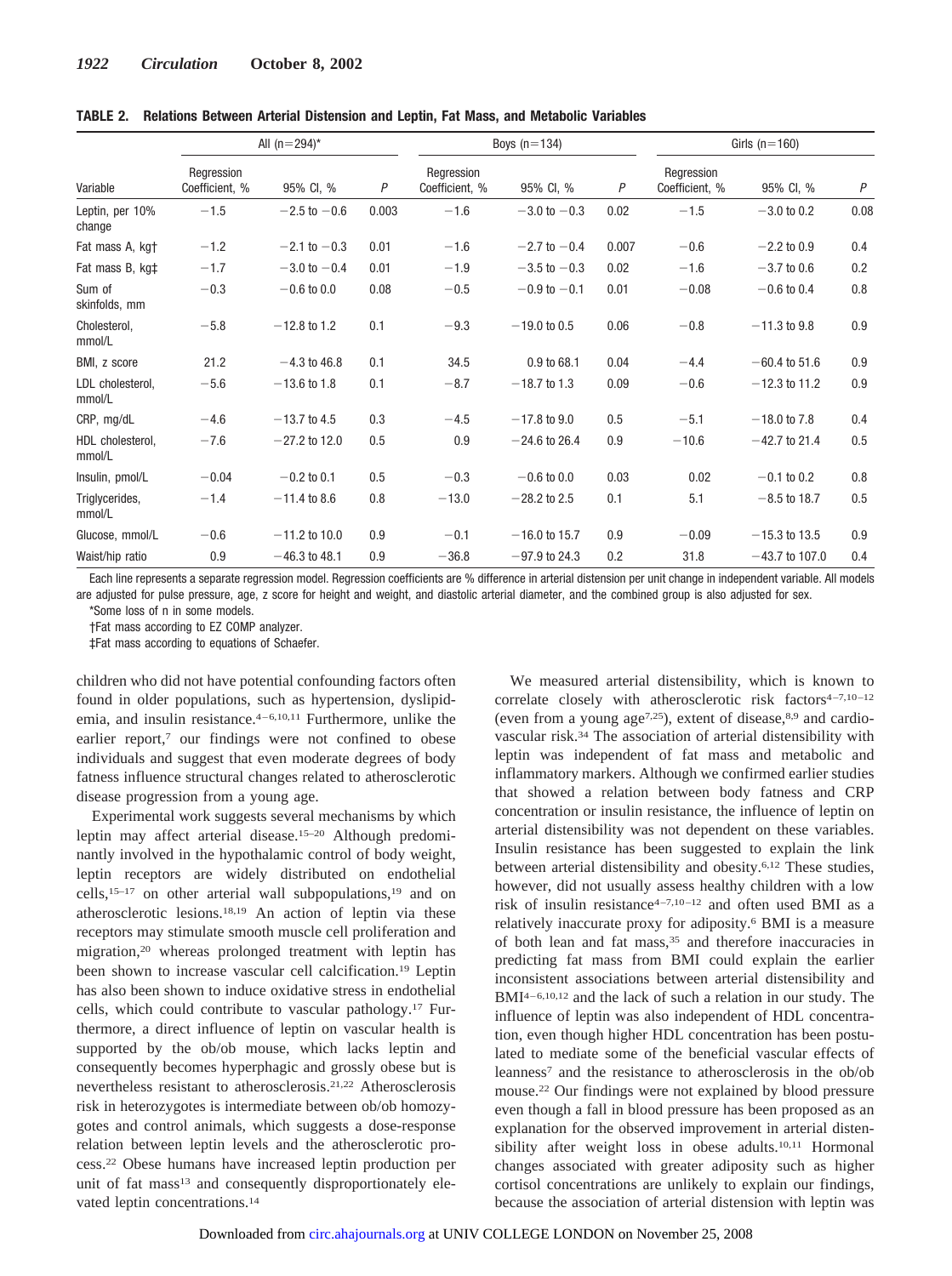



Loge Leptin (Quarters of Distribution)

independent of fat mass. Finally, the lack of any influence of leptin concentration on brachial artery FMD suggests that the effect of leptin on arterial distensibility was independent of the short-term bioavailability of endothelial nitric oxide. This finding was not unexpected. Evidence from animal models suggests that leptin affects, adversely, arterial structural components such as vascular cell calcification<sup>19</sup> and smooth muscle cell proliferation and migration (which is suggested to play a role in the intimal thickening of atherosclerosis).20 Long-term exposure to high leptin concentrations, therefore, is more likely to affect arterial distensibility than FMD.

#### **Potential Limitations**

Although our study population had a higher proportion of subjects born before term than the normal population, all were clinically well, and arterial distensibility did not differ between those born at term and preterm. Moreover, anthropometric measures and social class profile were representative of the national population, and mean arterial distension (0.11 mm) was similar to that in a representative population of younger children (0.13 mm).25 It seems likely, therefore, that the association between leptin and arterial distensibility can be extrapolated to other cohorts.

### **TABLE 3. Stepwise Regression Model of Arterial Distension on Explanatory Variables (n254)**

| Variable                      | Regression<br>Coefficient, % | 95% CI, %             |         |
|-------------------------------|------------------------------|-----------------------|---------|
| Pulse pressure, mm Hq         | 1.3                          | $0.8 \text{ to } 1.9$ | < 0.001 |
| Weight, z score               | 9.6                          | 4.7 to 14.6           | < 0.001 |
| Mean arterial pressure, mm Hq | $-1.0$                       | $-1.7$ to $-0.3$      | 0.006   |
| Leptin $(10\%)$               | $-1.4$                       | $-1.9$ to $-0.8$      | < 0.001 |

Regression coefficients are % change in arterial distension per unit change in independent variable.

Our study does not prove a causal association between leptin concentration and vascular health, because this would require an experimental intervention. However, such a study would be difficult to do in humans and would be unable to investigate the effects of chronic hyperleptinemia on vascular function. Nevertheless, our hypothesis that leptin has an independent influence on vascular health is supported by recent prospective observations that showed that leptin is an independent risk factor for coronary events.<sup>32,33</sup> These observations, together with our findings at an earlier stage of the atherosclerotic process, suggest that the effect of leptin on arterial health is clinically relevant and is not just an epiphenomenon.

## **Implications**

The effect of high leptin concentration on vascular health has potentially important implications for understanding the role of obesity in the atherosclerotic process. Childhood obesity has been shown to increase the risk of later CVD.<sup>2,3</sup> This effect has been explained previously by a prolonged exposure to the metabolic milieu associated with obesity (such as high insulin concentration<sup>3</sup>). It could equally be attributed, in part, to prolonged hyperleptinemia. Our finding of an association between leptin and vascular function in nonobese children raises the possibility that preventing even moderate obesity in childhood may have a long-term benefit for the risk of CVD that is independent of the adverse metabolic consequences of obesity.

#### **Acknowledgments**

Research at the Institute of Child Health and Great Ormond Street Hospital for Children NHS Trust benefits from R&D funding received from the NHS Executive.